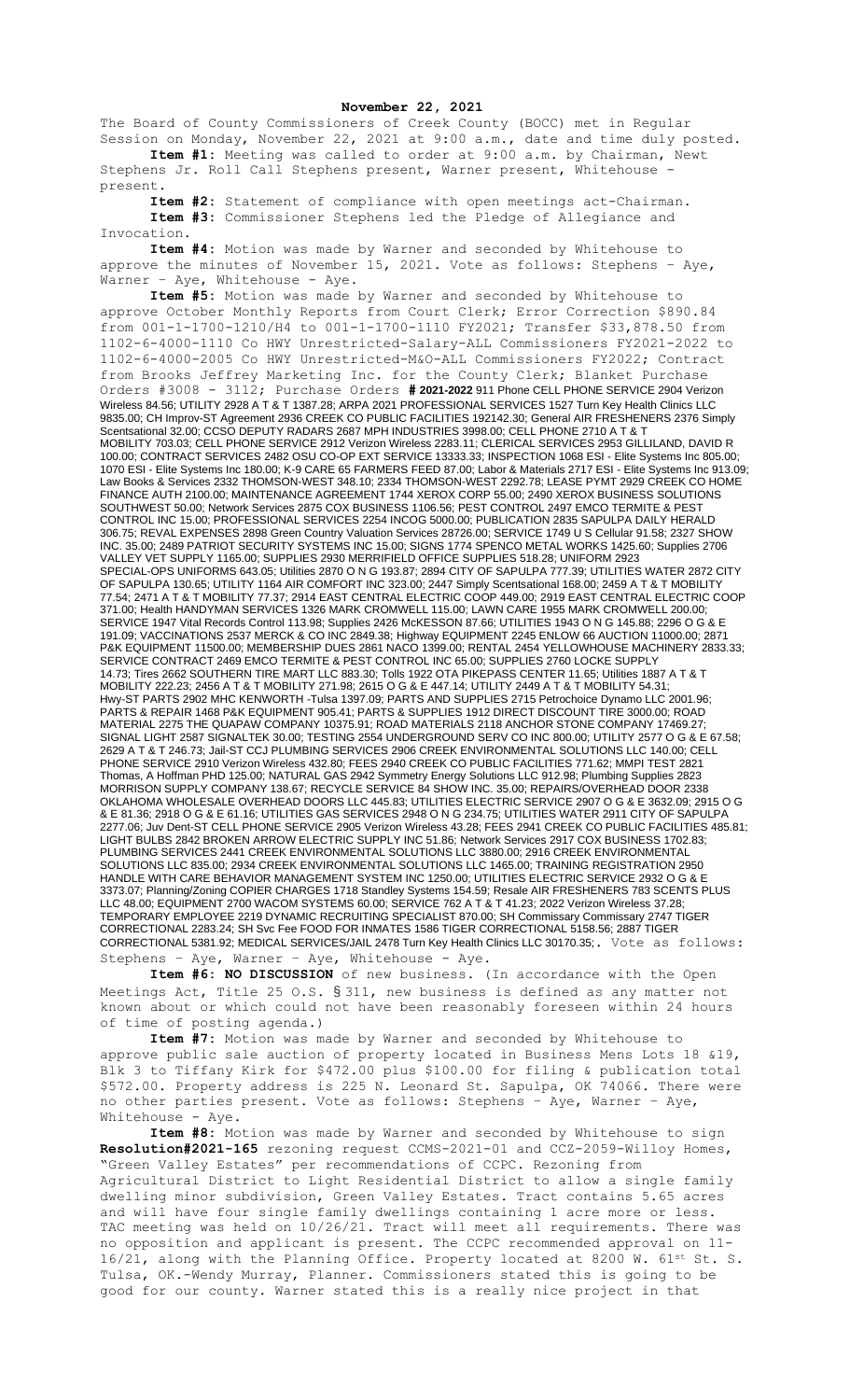area. Mark Penn, thanked the Board and the Board in return thanked Penn for all his efforts. Vote as follows: Stephens – Aye, Warner – Aye, Whitehouse - Aye.

**Item #9:** Motion was made by Warner and seconded by Whitehouse to sign **Resolution#2021-166** rezoning request CCZ-2060 and lot split CCLS-2783-Dwight Wollenschlager per recommendations of CCPC. Rezoning from Agricultural District to Residential Manufactured Home District to allow lot split on Tract 1. Tract 1 will contain 1.15 acres more or less and meet all requirements for Residential Manufactured Home District. Tract 2 will contain 4.48 acres more or less and remain Agricultural District. Tract 2 will be sold to the neighbor. There was no opposition and applicant is present. The CCPC recommended approval on 11/16/21, along with the Planning Office. Property located at 9009 W. 176<sup>th</sup> St. S. Mounds, OK.-Wendy Murray, Planner. Vote as follows: Stephens – Aye, Warner – Aye, Whitehouse - Aye.

**Item #10:** Motion was made by Stephens and seconded by Warner to sign **Resolution#2021-167** rezoning request CCZ-2061-Don Lovy per recommendations of CCPC. Rezoning from Agricultural District to Residential Manufactured District to allow a manufactured home park, Weathervane Park, containing 31 lots. The tract contains 8.50 acres more or less and will meet all requirements. This tract used to be named Mobile Manor South, in 1964 and has had ongoing complaints with the county and DEQ. Mr. Lovy will be downsizing the lots and has already hauled off trash and ten unlivable mobile homes. He will be upgrading the water system and working with DEQ on the lagoon. We did receive some opposition, but Mr. Lovy has resolved the concerns. Most concerns were expanding the mobile home park. Applicant is present. The CCPC recommend approval on 11/16/21, along with the Planning Office. Property located at 16136 S. Hickory St. Sapulpa, OK 74066.-Wendy Murray, Planner. Stephens stated he appreciates all of Lovy's hard work in cleaning the area up and bringing this into compliance. It has been a tough battle and a lot of work, but it is worth it. Mr. Lovy stated we have made exponential progress, with more to come. We have spoke to concerned neighbors and will work closely with DEQ. We look forward to all the improvements to come. Vote as follows: Stephens – Aye, Warner – Aye, Whitehouse - Aye.

**Item #11:** Motion was made by Warner and seconded by Whitehouse to sign **Resolution#2021-168** rezoning request CCZ-2062-Jared Henderson per recommendations of CCPC. Rezoning from Agricultural, Industrial and Commercial District to Agricultural District to allow Agricultural use. Tract contains 9.94 acres more or less. This property was rezoned in 1989 and nothing has been built or developed. Applicant wants property to be all agricultural. There was no opposition and applicant is present. The CCPC recommended approval on 11/16/21, along with the Planning Office. Property located at 24311 W. 111<sup>th</sup> St. S. Sapulpa, OK 74066.-Wendy Murray, Planner. Vote as follows: Stephens – Aye, Warner – Aye, Whitehouse - Aye.

**Item #12:** Motion was made by Warner and seconded by Whitehouse to sign **Resolution#2021-169** rezoning request CCZ-2063-Marisela Easter per recommendations of CCPC. Rezoning from Light Residential to Residential Manufactured Home District to allow manufactured home. Tract is one lot and will meet all requirements. In 1983 the property was platted and rezoned as light residential. There was no opposition and applicant is present. The CCPC recommended approval on 11/16/21, along with the Planning Office. Property located at 3032 Hickory Bluff Road Sapulpa, OK 74066.-Wendy Murray, Planner. Vote as follows: Stephens – Aye, Warner – Aye, Whitehouse - Aye.

**Item #13:** Motion was made by Warner and seconded by Stephens to sign **Resolution#2021-170** Final Plat for The Bluffs CCFP-2021-01 per recommendations of CCPC. Single Family dwelling Subdivision containing 70.48 acres more, containing 15 lots, 4 of which would remain Agricultural. Tracts will meet all requirements for light residential and agricultural. This will be a gated subdivision and the flood zone will be used as pasture land. TAC meeting was held on 9/30/21, all agreed on recommendations. There was no opposition and applicant is present. The CCPC recommended approval on 11/16/21, along with the Planning Office. Property located at 5917 Hilton Rd. Sapulpa, OK 74066.-Wendy Murray, Planner. Warner stated this is going to be a good addition to our county, we appreciate all you have done. This is going to be a really nice project. Vote as follows: Stephens - Aye, Warner - Aye, Whitehouse - Aye.

**Item #14:** Motion was made by Warner and seconded by Whitehouse to approve purchase of hot water tank for the Creek County Justice Center per recommendations of Fred Clark, Deputy Sheriff to Creek Environmental Solutions for \$16,782.00, as per Title 62 O.S. § 101 – 138. Clark presented the Board with five quotes from Creek Environmental Solutions, Carner Plumbing, Cooper Perry Plumbing & Heating, LLC, Allied Plumbing, Heat & Air, and AA Electric & Plumbing Inc. There was confirmation that this is not the same hot water tank that was recently replaced, this for the Master side and not the dorm side that was replaced in February. Vote as follows: Stephens – Aye, Warner – Aye, Whitehouse - Aye. Clark stated I have not received the quotes for Juvenile yet. There was discussion of if the facility could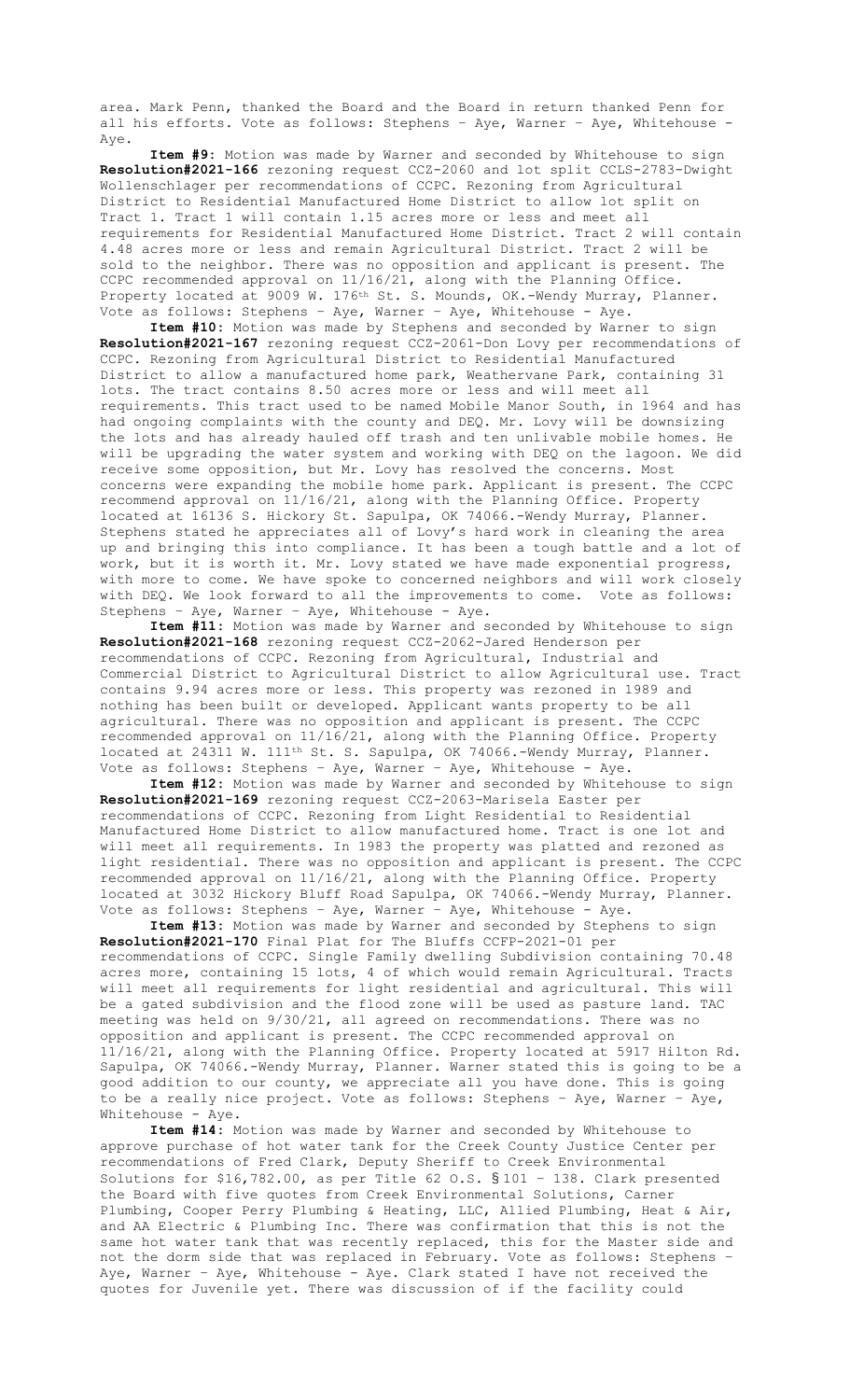function on one tank until next Monday. Clark stated yes, we have a by-bass switch and the one unit can operate the facility. Bret Bowling Sheriff stated that remember that we are at the end of the waterline and we receive a lot of sediment out there. Jana Thomas, Purchasing Agent stated looking back we are replacing the units about every five years. Warranty was briefly discussed. Thomas stated I believe there is only a three-year warranty. Clark stated I also have received the Juvenile Justice Center quotes as well. Motion was made by Warner and seconded by Whitehouse to approve purchase a hot water tank for the Juvenile Justice Center per recommendations of Fred Clark, Deputy Sheriff to Creek Environmental Solutions for \$13,680.00, as per Title 62 O.S. § 101 – 138. Quotes submitted by Creek Environmental Solutions, AA Electric & Plumbing Inc., and Mullin Plumbing. Vote as follows: Stephens – Aye, Warner - Aye, Whitehouse - Aye.

**Item #15:** Motion was made by Stephens and seconded by Whitehouse to accept **Bid#21-1 6 Month Bridge & HWY Materials and Professional Services** and pass until 12-13-21 to review. Bids submitted by Asphalt Producers Inc., Johnny Carr Grading & Bulldozing, Wright Asphalt Products Co., Sunbelt Equipment & Supply Co., Leo Hicks Creosoting Co. Inc., T & C Asphalt Materials, Kirby Smith Machinery Inc., Ergon Asphalt & Emulsions Inc., Dub Ross Company Inc., Coastal Energy Corporation, Quapaw Company, Anchor Stone Company, Railroad Yard, Xcessories Squared, Vance Brothers Inc., APAC-Central Inc., Asphalt & Fuel Supply, Tulsa Asphalt, Fensco Inc., Logan County Asphalt Co., Shelton RediMix, Dunham's Asphalt Services Inc. Vote as follows: Stephens – Aye, Warner – Aye, Whitehouse - Aye.

**Item #16:** Motion was made by Warner and seconded by Whitehouse to sign **Resolution#2021-171** setting a public hearing for December 27, 2021 to consider removal of S. 353rd W. Avenue from 201st St. to 206th St. S. from county maintenance system in District #3. Andrew Goforth, Assistant District Attorney, this is just on the edge of District #3, a portion of Old HWY 66 & HWY 48, that was returned to the county in March of 1961. This is a public easement deemed public, it is about ½ mile in distance starting at 201st, going to 206th and then connecting at 353rd. Two owners are affected by this portion that will be closed, there are other access to the property. We need to set a public hearing to remove this portion. Goforth went through the process, the Board chose to air on the side of caution and do the 28-day notice. The map and resolution are already prepared and ready to go. Mailer will be prepared and sent out, Mortazavi will take care of the publishing notice in the newspaper. This request was initiated by one of the property owners, they would like to place a gate to help with the dumping issue. Whitehouse stated Jason Maxwell is one of the owners of the abutting properties. Vote as follows: Stephens – Aye, Warner – Aye, Whitehouse - Aye.

**Item #17:** Motion was made by Whitehouse and seconded by Stephens to sign **Resolution#2021-172** surplussing a 1996 International cab-over transferred from District #1, Inventory #302-0050B, serial number ID3191-302- 0050 and **Resolution#2021-172A** disposing of the same to be donated to Slick Fire Department. Vote as follows: Stephens - Aye, Warner - Aye, Whitehouse -Aye.

**Item #18: DISCUSSION ONLY/NO ACTION** to consider offer to buy or lease mineral interests owned by the County from Cochran Land Service, LLC, in Broadway Addition to Drumright. Goforth spoke to the Board, the County has received a request to purchase mineral rights to county owned property, that is tied to outstanding taxes due. This consists of twelve lots. We cannot sever the mineral interest when the county owns the property. We could look at a lease and that would transfer upon selling of the property. There was discussion of Cochran purchasing the property for the outstanding amount of taxes. This item will be back on the agenda for action at a future date.

**Item #19:** Motion was made by Warner and seconded by Whitehouse to sign **Resolution#2021-173** directing the Creek County Treasurer to credit the Creek County Sheriff's Payroll Fund 001-2-0400-1110/B1A with funds from Deputy Daniel Pruitt to reimburse for a check he received from ACCO, in the amount of \$520.58, as per Title 62 O.S. § 335, and procedures implemented by the State Auditor's Office. Vote as follows: Stephens – Aye, Warner – Aye, Whitehouse - Aye.

**Item #20:** Motion was made by Warner and seconded by Whitehouse to sign **Resolution#2021-174** directing the Creek County Treasurer to credit the Creek County General Government Maintenance and Operations Fund 001-1-2000-2005/R2 with funds from the Creek County Court Clerk's Office fund for reimbursement of utility payments, in the amount of \$1,631.41, as per Title 62 O.S. § 335, and procedures implemented by the State Auditor's Office. Vote as follows: Stephens – Aye, Warner – Aye, Whitehouse - Aye.

**Item #21:** Motion was made by Warner and seconded by Whitehouse to approve Utility Permit from Oklahoma Natural Gas Company per County Specs for natural gas pipeline by boring, size of line 34" HDPE, to cross S. 81st W. Ave approximately 1.45 miles N. & 1.60 miles E. of SH-97 & SH-166, further described as 1,919' S. of the N.E. corner of Section 13, T18N, R11E and the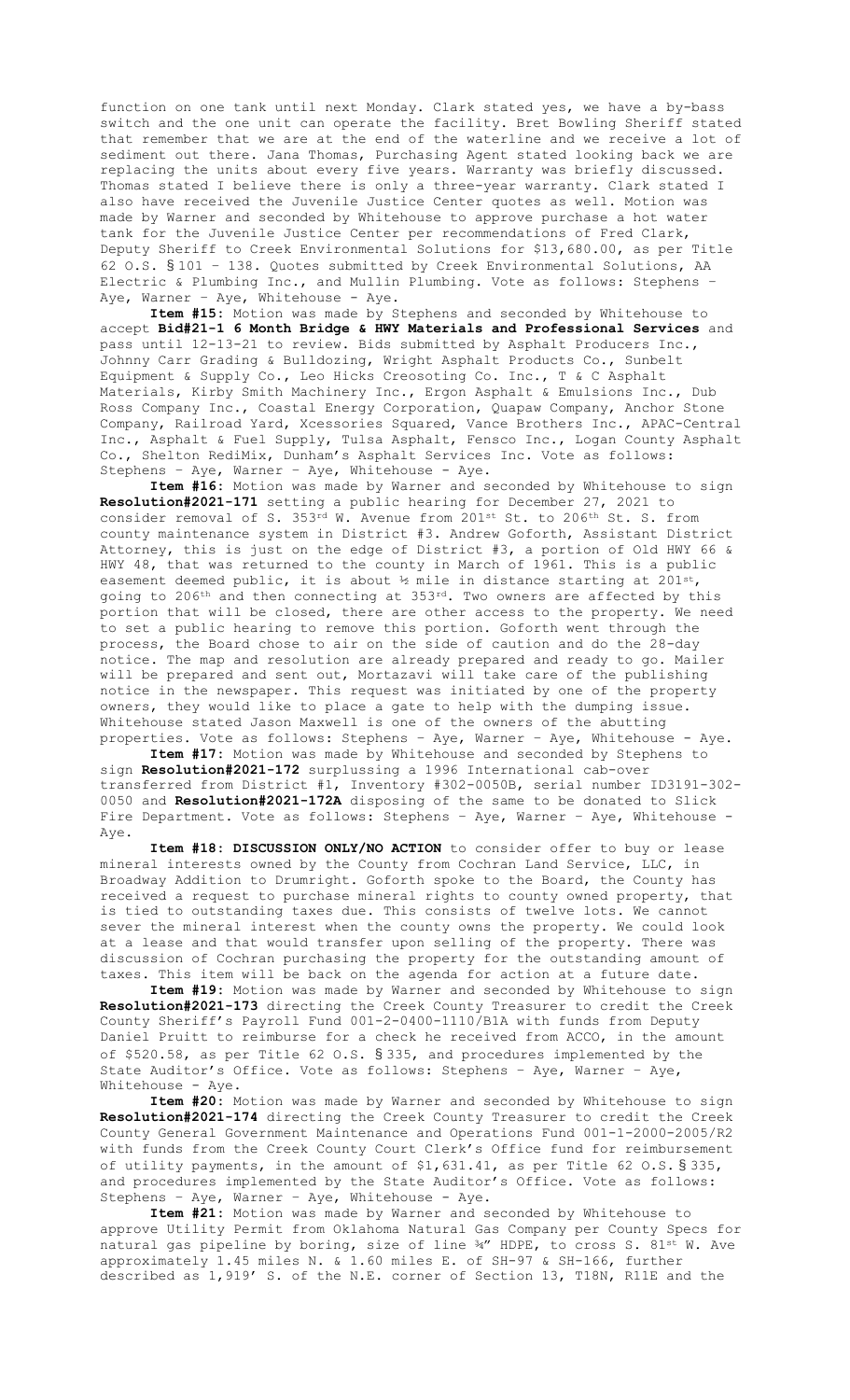N.W. corner of Section 18, T18n, R12E in District #2. Vote as follows: Stephens - Aye, Warner - Aye, Whitehouse - Aye.

**Item #22; DISCUSSION ONLY/NO ACTION** to consider modifying the split of funds between the Highway Districts for the County Highway Unrestricted 1102 accounts and the HTX 1313 Maintenance and Operations Accounts. Stephens spoke to the Board about the 1102 and 1313 accounts and how they are currently being split. Highway cash currently is as follows: HWY-ALL-10%, D1-23%, D2- 32%, D3-35%, I would like to request D1-28%, D2-31%, D3-31%. I thought since most of the new road mileage for District #1 came from District #3, it should move over to D1. Warner asked how Stephens was basing his percentages off of, I am looking at where we were and where we are now. Just common-sense factor. District #1 took an additional 111 miles from D3, D2 stayed the same. Next let's look at SB1888 monies it is currently being split as follows: D1-20%, D2-38%, D3-42%, I would like to request D1-31%, D2-34%, D3-34%, with one percent left to distribute. These are the two biggest accounts that effect the most people. There was discussion of D2 having the most road mileage and the effects of not having enough funding currently. What kind of effects this already has on D2 and D3 roads and with the number of employees each district can have on staff? CBRI is already split 1/3 for each district. There was further discussion of the request Stephens proposed. Warner presented his information over the last year 2020-2021 funds distributed, three accounts being broken down being as follows: D1-26.0, D2-32.2%, D3-41.1% and ALL-10%. Now let's divide this by the number of road miles we are working on. D1-12.9% with 140 miles, D2-39.6% with 431 miles and D3-47.6% with 518 miles, this gives D1-\$11,747 per mile D2-\$4,717.00 per mile and D3-\$5,013.00 per mile, D1 is receiving \$7,029.00 more than D2 and \$6,734.00 more than D3. This is a big difference in dollars per road miles, the majority of the wear and tear are on the county roads within D2 and D3. Stephens stated he disagrees. Warner stated okay let's look at the 140 miles, taking out what the city maintains and look at the wear and tear on all the other roads. I don't believe it is equal to D2 or D3. We are struggling to maintain our graveled roads and or roads are subpar because of this. It's not right for one district to receive twice the funding, when we have a lot more expenses when comparing gravel to asphalt which will last for at least ten years. I have driven all the roads within each district and D1 has a lot of what I call neighborhood roads, that don't receive the same wear and tear our roads do. I am just asking for it to be split equally. Warner figured the differences between the districts D1 has received \$1.2 million more in funds than D1 and D2. Stephens discussed the statute requires that the monies be split equally by population, so that every taxpayer can receive their fair share. We now have all the same population, as required by law. You cannot change their tax dollars and give it to another district. Warner asked that you exclude the population of the City of Sapulpa, there was discussion of what the current population is in Sapulpa, Warner stated let's just go with 18,000 you are not working on the city roads. Stephens stated he is trying to do this the fair way and not trying to rob anyone. I can just file for an AG opinion and then we would have to go by that. The six-month bid was briefly discussed on how the price difference is between the districts, D2 and D3 are paying higher costs. Stephens stated again I am trying to keep this simple with moderate adjustments, what you are saying is that I take on more roads and loose funding. I would have to let some employees go and not be able to hire any additional. Warner stated you had a discussion with me when I came in and said I would have some tuff choices to make, I had to lay off four people. You also said I have no doubt that you can get it done as well. Warner stated I have made it work, but it just isn't split fairly. We cannot sustain this and neither can our roads. Like I said there is a huge difference between the districts not only with the roads, but the barns as well. Warner proposed each district receive \$5,741.00 per mile. Stephens stated I disagree; I have worked hard over the last ten years to turn District 1 around. And fifteen years ago, the roads didn't look like they do today. For years I didn't receive tax dollars, because I had a bond payment and still managed to save my money to do asphalt projects. I don't think taking on an additional 111 miles with no additional funds is right either. There was discussion of how much money it takes to maintain a gravel road, I don't think it's \$90,000.00 stated Stephens. Stephens asked Whitehouse what he thought, Whitehouse stated I have no decision to make today, I am two months into this position. I like to listen to your ideas; I need to do my homework and see what I feel like is the best for each district. Warner stated we will agree to disagree. This item will be back on the agenda at a future date.

**Item #23:** Discussion and possible action regarding the American

Recovery Plan 2021 funds directed to Creek County by the federal government. Motion was made by Warner and seconded by Whitehouse to approve the use of ARPA Capital Outlay Funds for District Attorney's Office to purchase two 2022 F150 Crew Cab 4WD Trucks with emergency vehicle upfit and one 2021 Ford Explorer 4WD SUV, in the amount of \$113,978.00 and approving the transfer \$113,978.00 from 1566-1-2000-1110 ARPA 2021 Salary Commissioners